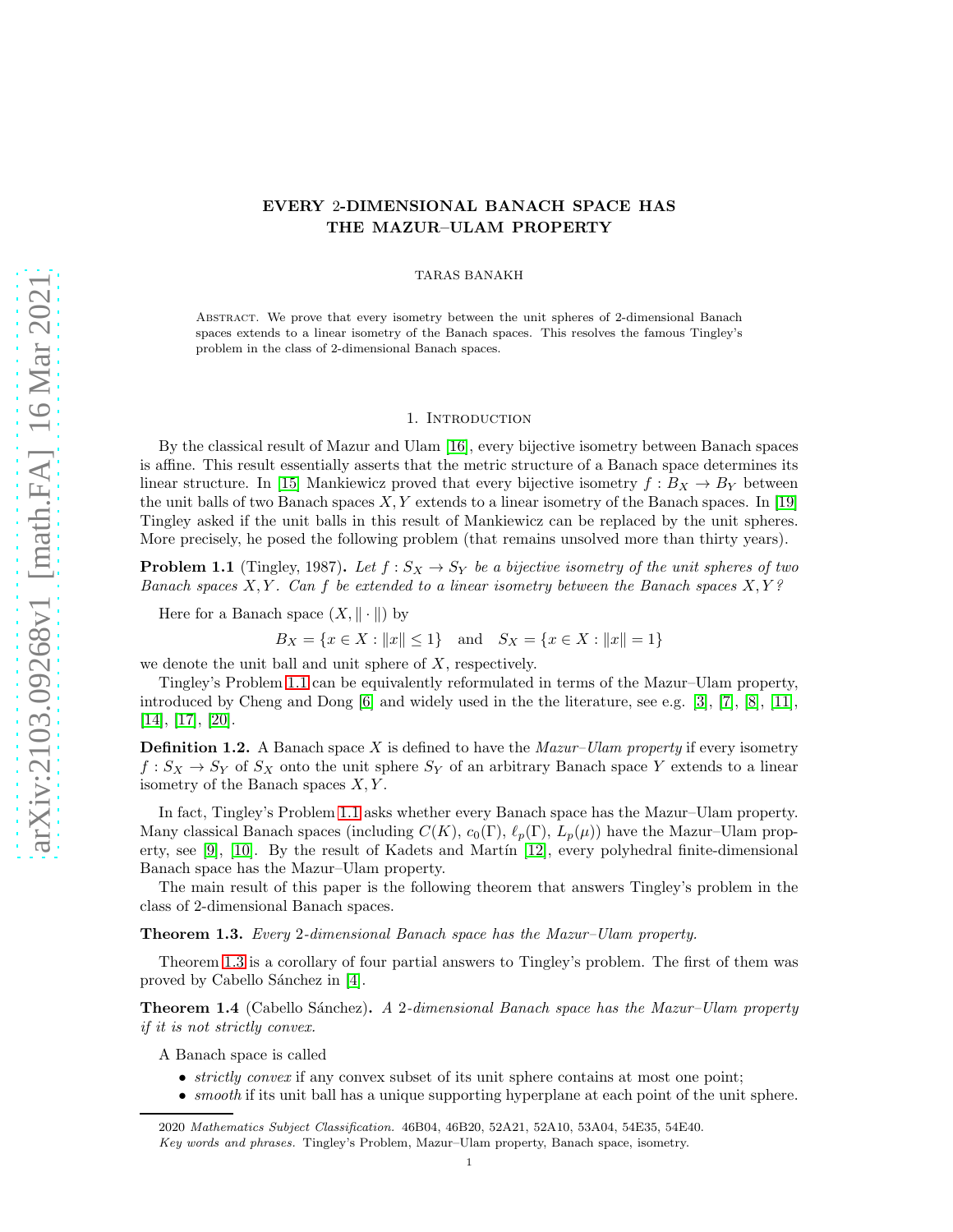## 2 TARAS BANAKH

The second ingredient of the proof of Theorem [1.3](#page-0-1) was proved by Banakh and Cabello Sanchez in [\[2\]](#page-7-15).

<span id="page-1-2"></span>**Theorem 1.5** (Banakh, Cabello Sánchez). A 2-dimensional Banach space has the Mazur–Ulam property if it is not smooth.

The third crucial ingredient of the proof of Theorem [1.3](#page-0-1) concerns absolutely smooth Banach spaces. A 2-dimensional Banach space  $X$  is called *absolutely smooth* if there exists a differentiable map  $\mathbf{r} : \mathbb{R} \to S_X$  such that  $\|\mathbf{r}'(s)\| = 1$  for all  $s \in \mathbb{R}$  and the derivative  $\mathbf{r}' : \mathbb{R} \to S_X$  is locally absolutely continuous. For absolutely smooth 2-dimensional Banach spaces, Tingley's problem was answered in [\[1\]](#page-7-16) as follows.

Theorem 1.6 (Banakh). Any isometry between the unit spheres of two absolutely smooth 2dimensional Banach spaces extends to a linear isometry of the Banach spaces.

Therefore, to derive Theorem [1.3](#page-0-1) it remains to prove

<span id="page-1-1"></span>**Theorem 1.7.** A 2-dimensional Banach space has the Mazur–Ulam property if it is strictly convex and smooth but not absolutely smooth.

<span id="page-1-0"></span>This theorem will be proved in Section [4](#page-7-17) after some preparatory work, made in Sections [2](#page-1-0) and [3.](#page-3-0)

# 2. Preliminaries

In this section we collect some definitions and known results that will be used in the proof our main result.

2.1. Smoothness properties of real functions. Let  $U$  be an open subset of the real line and  $s \in U$ . A function  $f: U \to X$  to a Banach space X is defined to be

- Lipschitz at  $s$  if there exists a constant  $C$  such that  $|| f(s+\varepsilon) - f(s)|| \leq C \cdot |\varepsilon| + o(\varepsilon)$  for a small  $\varepsilon$ ;
- differentiable at s if there is a vector  $f'(s) \in X$  such that  $f(s+\varepsilon) = f(s) + f'(s) \cdot \varepsilon + o(\varepsilon)$  for a small  $\varepsilon$ ;
- twice differentiable at s if there are vectors  $f'(s)$ ,  $f''(s) \in X$  such that  $f(s+\varepsilon) = f(s) + f'(s) \cdot \varepsilon + \frac{1}{2}f''(s) \cdot \varepsilon^2 + o(\varepsilon^2)$  for a small  $\varepsilon$ ;
- $C^1$ -smooth if f is differentiable at each point of U and the function  $f': U \to X, f': u \mapsto$  $f'(u)$ , is continuous;
- absolutely continuous if for any  $\varepsilon > 0$  there exists  $\delta > 0$  such that for any points  $x_1 < y_1 <$  $x_2 < y_2 < \cdots < x_n < y_n$  in U with  $\sum_{i=1}^n (y_i - x_i) < \delta$  we have  $\sum_{i=1}^n ||f(y_n) - f(x_n)|| < \varepsilon$ ;
- locally absolutely continuous if for any  $s \in U$  there exists a neighborhood  $O_s \subseteq U$  of s such that the restriction  $f\upharpoonright_{O_x}$  is absolutely continuous.

For a function  $f: U \to X$  we denote by  $\dot{\Omega}_f$  and  $\ddot{\Omega}_f$  the set of points  $s \in U$  at which f is differentiable and twice differentiable, respectively.

A subset  $A \subseteq \mathbb{R}$  is called

- Lebesgue null if its Lebesgue measure is zero;
- Lebesgue co-null if the complement  $\mathbb{R} \setminus A$  is Lebesgue null.

By a classical result of Lebesgue [\[13,](#page-7-18) 1.2.8], the set  $\dot{\Omega}_f$  of differentiability points of any monotone function  $f : \mathbb{R} \to \mathbb{R}$  is Lebesgue co-null in the real line.

<span id="page-1-3"></span>**Lemma 2.1.** If a monotone continuous function  $f : \mathbb{R} \to \mathbb{R}$  is Lipschitz at all but countably many points, then f is locally absolutely continuous.

*Proof.* Let C be the set of points  $s \in \mathbb{R}$  at which f is not Lipschitz. By Theorem 7.1.38 of [\[13\]](#page-7-18), the local absolute continuity of f will follow as soon as we show that for every bounded Lebesgue null set  $E \subseteq \mathbb{R}$  the image  $f(E)$  is Lebesgue null. Let  $a = \inf E$  and  $b = \sup E$ . For every  $n \in \mathbb{N}$ consider the closed subset

$$
X_n = \bigcap_{y \in [a,b]} \{ x \in [a,b] : |f(x) - f(y)| \le n \cdot |x - y| \}
$$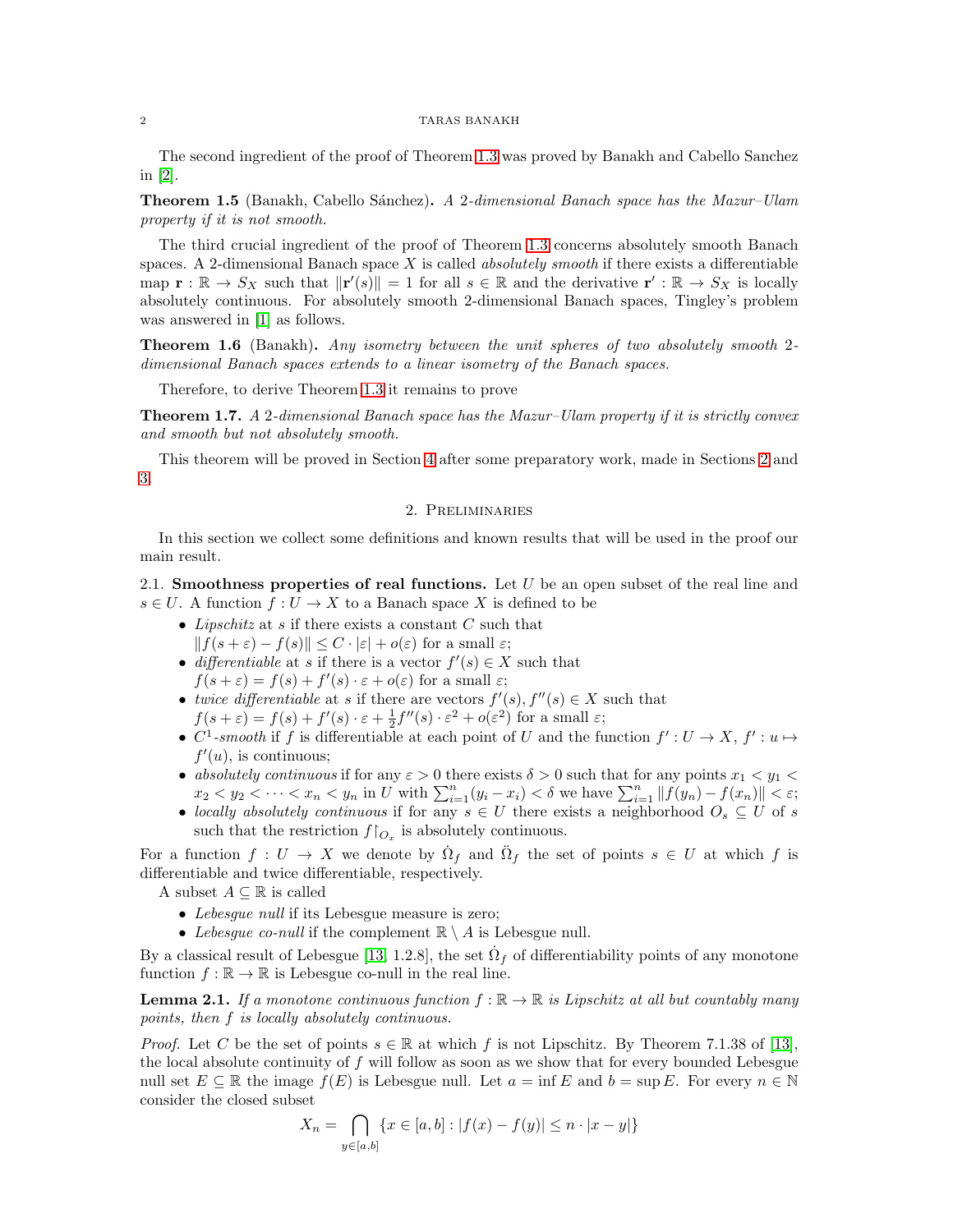of  $[a, b]$ . It follows that  $[a, b] \setminus C = \bigcup_{n \in \mathbb{N}} X_n$ . For every  $n \in \mathbb{N}$  the restriction  $f\upharpoonright_{X_n}$  is a Lipschitz function with Lipschitz constant n. Consequently the set  $f(X_n \cap E)$  is Lebesgue null. Then the image

$$
f(E) = \bigcup_{x \in E \cap C} \{x\} \cup \bigcup_{n \in \mathbb{N}} f(E \cap X_n)
$$

is Lebesgue null being the union of countably many Lebesgue null sets.  $\Box$ 

#### 2.2. Special directions.

**Definition 2.2.** A point  $s \in S_X$  on the unit sphere of a Banach space X is called a *special* direction if for any bijective isometry  $f : S_X \to S_Y$  onto the unit sphere of an arbitrary Banach space Y and any points  $a, b \in S_X$  with  $b - a = ||b - a|| \cdot s$  we have  $f(b) - f(a) = ||b - a|| \cdot f(s)$ .

In the proof of Theorem [1.7](#page-1-1) we shall use the following theorem, proved in [\[2\]](#page-7-15).

<span id="page-2-6"></span>**Theorem 2.3.** A 2-dimensional Banach space  $X$  has the Mazur–Ulam property if its sphere contains two linearly independent special directions.

# 2.3. Natural parameterizations of spheres.

**Definition 2.4.** Let X be a 2-dimensional Banach space. A map  $\mathbf{r} : \mathbb{R} \to S_X$  is called a *natural* parameterization of the sphere  $S_X$  is **r** is  $C^1$ -smooth and  $||\mathbf{r}'(s)|| = 1$  for every  $s \in \mathbb{R}$ .

The following existence and uniqueness theorems for natural parametrizations were proved in [\[1\]](#page-7-16).

<span id="page-2-0"></span>**Theorem 2.5.** Every smooth 2-dimensional Banach space X has a natural parameterization  $\mathbf{r}$ :  $\mathbb{R} \to S_X$ .

<span id="page-2-1"></span>**Theorem 2.6.** Let X, Y be two smooth 2-dimensional Banach spaces and  $\mathbf{r}_X : \mathbb{R} \to S_X$  and  $\mathbf{r}_Y : \mathbb{R} \to S_Y$  be natural parameterizations of their unit spheres. For any isometry  $f : S_X \to S_Y$ there exists an isometry  $\Phi : \mathbb{R} \to \mathbb{R}$  such that  $f \circ \mathbf{r}_X = \mathbf{r}_Y \circ \Phi$ .

Since each isometry  $\Phi : \mathbb{R} \to \mathbb{R}$  is of the form  $\Phi(x) = ax + b$  for some  $a, b \in \mathbb{R}$  with  $|a| =$ 1, Theorems [2.5,](#page-2-0) [2.6](#page-2-1) and [1.5](#page-1-2) imply the following corollary that will be used in the proof of Theorem [1.7.](#page-1-1)

<span id="page-2-5"></span>Corollary 2.7. If  $r : \mathbb{R} \to S_X$  is a natural parameterization of the unit sphere of some 2dimensional Banach space, then for any bijective isometry  $f : S_X \to S_Y$  between  $S_X$  and the unit sphere of an arbitrary Banach space Y, the map  $f \circ r_X$  is a natural parameterization of  $S_Y$ .

The following lemma proved in [\[1,](#page-7-16) 5.4] describes a periodicity property of natural parameterizations.

<span id="page-2-4"></span>**Lemma 2.8.** Let X be a smooth 2-dimensional Banach space,  $\mathbf{r} : \mathbb{R} \to S_X$  be a natural parameterization of its sphere, and  $L = \min\{s \in [0,\infty) : \mathbf{r}(L) = -\mathbf{r}(0)\}\$ . Then  $\mathbf{r}(s) = -\mathbf{r}(s+L) = \mathbf{r}(s+2L)$ for every  $s \in \mathbb{R}$ .

2.4. **Phase shift.** Let X be a smooth 2-dimensional Banach space and  $\mathbf{r} : \mathbb{R} \to S_X$  be a natural parameterization of its unit sphere. Let  $\varphi : \mathbb{R} \to \mathbb{R}$  be the function assigning to every  $s \in \mathbb{R}$  the smallest real number such that  $\varphi(s) > s$  and  $\mathbf{r}'(s) = \mathbf{r}(\varphi(s))$ . The function  $\varphi$  is called the *phase* shift for the parameterization r. Its properties are described in the following lemma taken from [\[1,](#page-7-16) 7.1].

<span id="page-2-2"></span>**Lemma 2.9.** The phase shift  $\varphi$  is a continuous non-decreasing function. The Banach space X is strictly convex if and only if the phase shift  $\varphi$  is strictly increasing.

<span id="page-2-3"></span>**Lemma 2.10.** If the phase shift  $\varphi$  is differentiable at  $s \in \mathbb{R}$ , then **r**' is differentiable at s and **r** is twice differentiable at s.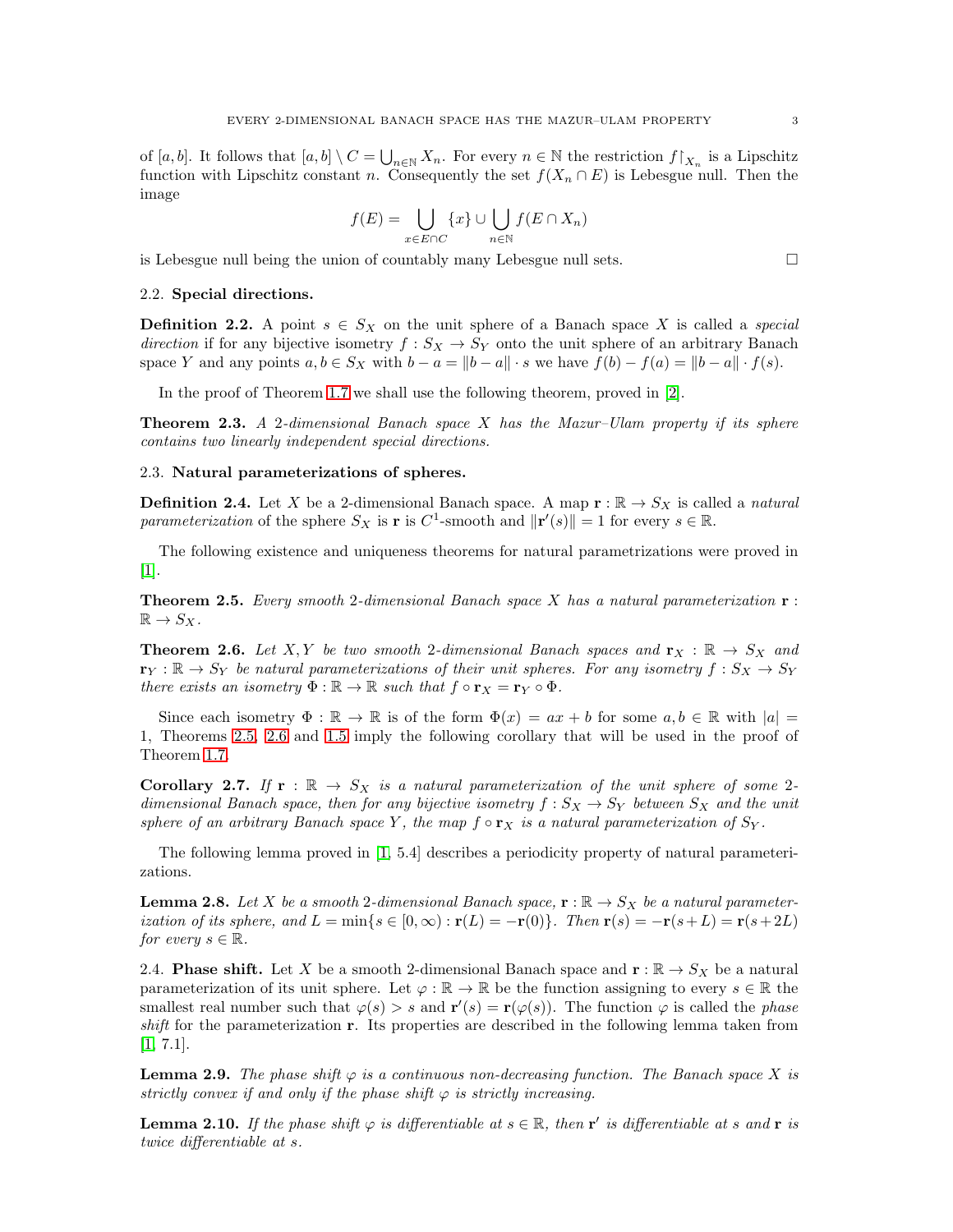*Proof.* If  $\varphi$  is differentiable at  $s \in \mathbb{R}$ , then for a small real number  $\varepsilon$  we have

$$
\mathbf{r}'(s+\varepsilon) = \mathbf{r}(\varphi(s+\varepsilon)) = \mathbf{r}(\varphi(s) + \varphi'(s) \cdot \varepsilon + o(\varepsilon)) =
$$
  
=  $\mathbf{r}(\varphi(s)) + \mathbf{r}'(\varphi(s)) \cdot (\varphi'(s) \cdot \varepsilon + o(\varepsilon)) + o(\varphi'(s) \cdot \varepsilon + o(\varepsilon)) =$   
=  $\mathbf{r}'(s) + \mathbf{r}'(\varphi(s)) \cdot \varphi'(s) \cdot \varepsilon + o(\varepsilon),$ 

which means that  $\mathbf{r}'$  is differentiable at  $s$ .

To see that r is twice differentiable at s, observe that for a small real number  $\varepsilon$  we have

$$
\mathbf{r}(s+\varepsilon) - \mathbf{r}(s) = \int_0^{\varepsilon} \mathbf{r}'(s+t) dt = \int_0^{\varepsilon} \mathbf{r}(\varphi(s+t)) dt =
$$
  
\n
$$
= \int_0^{\varepsilon} (\mathbf{r}(\varphi(s)) + \mathbf{r}'(\varphi(s))(\varphi(s+t) - \varphi(s)) + o(\varphi(s+t) - \varphi(s))) dt =
$$
  
\n
$$
= \mathbf{r}(\varphi(s)) \cdot \varepsilon + \mathbf{r}'(\varphi(s)) \int_0^{\varepsilon} (\varphi'(s)t + o(t)) dt + \int_0^{\varepsilon} o(\varphi'(s)t + o(t)) dt =
$$
  
\n
$$
= \mathbf{r}'(s) \cdot \varepsilon + \frac{1}{2} \mathbf{r}'(\varphi(s)) \cdot \varphi'(s) \cdot \varepsilon^2 + o(\varepsilon^2)
$$

which means that **r** is twice differentiable at *s*.

By a classical result of Lebesgue [\[13,](#page-7-18) 1.2.8], the set  $\dot{\Omega}_f$  of differentiability points of any monotone function  $f : \mathbb{R} \to \mathbb{R}$  is Lebesgue co-null in the real line. This fact and Lemmas [2.9,](#page-2-2) [2.10](#page-2-3) imply the following lemma.

<span id="page-3-3"></span>**Lemma 2.11.** The sets  $\dot{\Omega}_{\varphi} \subseteq \dot{\Omega}_{\mathbf{r}'} \cap \ddot{\Omega}_{\mathbf{r}}$  are Lebesgue co-null in the real line.

<span id="page-3-5"></span>**Lemma 2.12.** If  $\varphi$  is Lipschitz at all but countably many points, then the Banach space X is absolutely smooth.

*Proof.* By Lemma [2.1,](#page-1-3)  $\varphi$  is locally absolutely continuous and then the function  $\mathbf{r}' = \mathbf{r} \circ \varphi$  is locally absolutely continuous being the composition of a  $C^1$ -smooth function  $\bf{r}$  and locally absolutely continuous non-decreasing function  $\varphi$ .

2.5. Tingley's Lemma. We shall need the following lemma proved by Tingley in [\[19\]](#page-7-2).

<span id="page-3-2"></span><span id="page-3-0"></span>**Lemma 2.13** (Tingley). Let  $f : S_X \to S_Y$  be an isometry of the unit spheres of finite-dimensional Banach spaces X, Y. Then  $f(-x) = -f(x)$  for every  $x \in S_X$ .

## 3. Some smoothness properties of distances on the sphere

In this section we assume that X is a strictly convex smooth 2-dimensional Banach space and  $\mathbf{r} : \mathbb{R} \to S_X$  is a natural parameterization of its sphere. Let

$$
L = \min\{s \in [0, \infty) : \mathbf{r}(s) = -\mathbf{r}(0)\}
$$

be the half-length of the sphere  $S_X$ . By Lemma [2.8,](#page-2-4)  $\mathbf{r}(s+L) = -\mathbf{r}(s)$  for all  $x \in \mathbb{R}$ .

<span id="page-3-4"></span>**Lemma 3.1.** Let  $a, b, s \in \mathbb{R}$  be numbers such that  $0 \neq r(b) - r(a) = ||r(b) - r(a)|| \cdot r(s)$ . If the function  $\mathbf r$  is twice differentiable at b and s, then the function

<span id="page-3-1"></span>
$$
\nu : \mathbb{R} \to \mathbb{R}, \quad \nu : \varepsilon \mapsto \|\mathbf{r}(b+\varepsilon) - \mathbf{r}(a)\|,
$$

is twice differentiable at zero.

Proof. Let  $\mathbf{r}'(b) = x \cdot \mathbf{r}(s) + y \cdot \mathbf{r}'(s)$ ,  $\mathbf{r}''(b) = u \cdot \mathbf{r}(s) + v \cdot \mathbf{r}'(s)$  and  $\mathbf{r}''(s) = -\rho \cdot \mathbf{r}(s) + \tau \cdot \mathbf{r}'(s)$  for some real numbers  $x, y, u, v, \rho, \tau$ .

Given a small  $\varepsilon$ , find a small  $\delta$  such that

(1) 
$$
\mathbf{r}(b+\varepsilon)-\mathbf{r}(a)=\|\mathbf{r}(b+\varepsilon)-\mathbf{r}(a)\|\cdot\mathbf{r}(s+\delta).
$$

Taking into account that  $\bf{r}$  is twice differentiable at s and b, we can write

$$
\mathbf{r}(s+\delta) = \mathbf{r}(s) + \mathbf{r}'(s)\delta + \frac{1}{2}\mathbf{r}''(s)\delta^2 + o(\delta^2) = (1 - \frac{1}{2}\rho\delta^2 + o(\delta^2))\mathbf{r}(s) + (1 + \frac{1}{2}\tau\delta + o(\delta))\delta\mathbf{r}'(s)
$$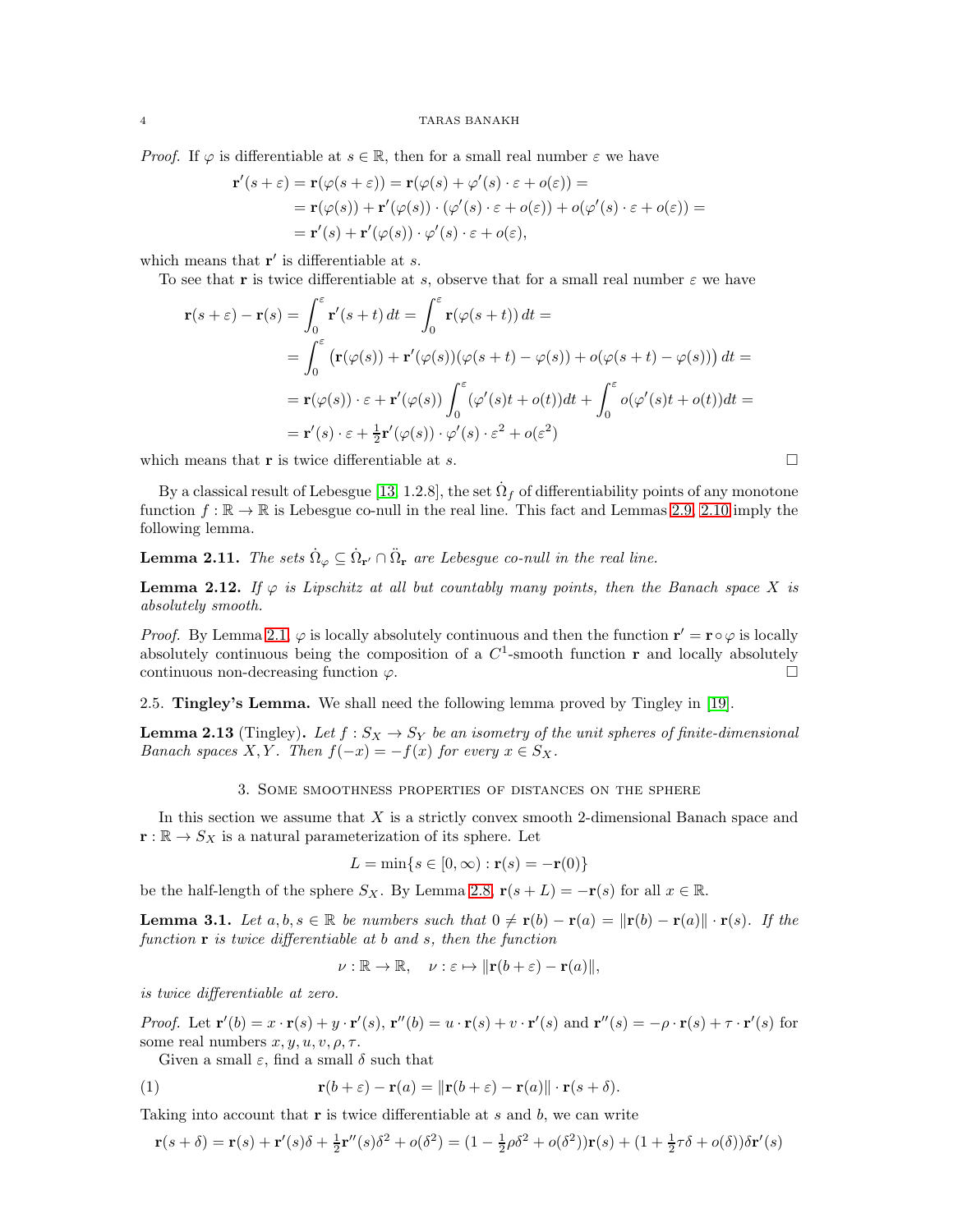and

<span id="page-4-1"></span>
$$
\mathbf{r}(b+\varepsilon) - \mathbf{r}(a) = \mathbf{r}(b) - \mathbf{r}(a) + \mathbf{r}'(b)\varepsilon + \frac{1}{2}\mathbf{r}''(b)\varepsilon^2 + o(\varepsilon^2) =
$$
  
= (||**r**(b) – **r**(a)|| +  $x\varepsilon$  +  $\frac{1}{2}u\varepsilon^2$  +  $o(\varepsilon^2)$ )**r**(s) + ( $y\varepsilon$  +  $\frac{1}{2}u\varepsilon^2$  +  $o(\varepsilon^2)$ )**r**'(s).

Writing the equation [\(1\)](#page-3-1) in coordinates, we obtain two equations:

(2) 
$$
\|\mathbf{r}(b) - \mathbf{r}(a)\| + x\varepsilon + \frac{1}{2}u\varepsilon^2 + o(\varepsilon^2) = \|\mathbf{r}(b + \varepsilon) - \mathbf{r}(a)\| \cdot \left(1 - \frac{1}{2}\rho\delta^2 + o(\delta^2)\right)
$$

and

(3) 
$$
(y + \frac{1}{2}u\varepsilon + o(\varepsilon))\varepsilon = ||\mathbf{r}(b + \varepsilon) - \mathbf{r}(a)|| \cdot (1 + \frac{1}{2}\tau\delta + o(\delta))\delta.
$$

The equation [\(3\)](#page-4-0) implies

$$
\delta = \frac{y + o(1)}{\|\mathbf{r}(b) - \mathbf{r}(a)\|} \varepsilon.
$$

After substitution of this  $\delta$  into the equation [\(2\)](#page-4-1), we obtain

<span id="page-4-0"></span>
$$
\nu(\varepsilon) = ||\mathbf{r}(b + \varepsilon) - \mathbf{r}(a)|| = \frac{||\mathbf{r}(b) - \mathbf{r}(a)|| + x\varepsilon + \frac{1}{2}u\varepsilon^2 + o(\varepsilon)^2}{1 - \frac{\rho \cdot (y\varepsilon)^2}{2||\mathbf{r}(b) - \mathbf{r}(a)||^2} + o(\varepsilon^2)} =
$$
  
=  $(||\mathbf{r}(b) - \mathbf{r}(a)|| + x\varepsilon + \frac{1}{2}u\varepsilon^2 + o(\varepsilon)^2) \cdot (1 + \frac{\rho \cdot (y\varepsilon)^2}{2||\mathbf{r}(b) - \mathbf{r}(a)||^2} + o(\varepsilon^2)) =$   
=  $||\mathbf{r}(b) - \mathbf{r}(a)|| + x\varepsilon + \frac{1}{2}(u + \frac{\rho \cdot y^2}{||\mathbf{r}(b) - \mathbf{r}(a)||})\varepsilon^2 + o(\varepsilon^2),$ 

which means that  $\nu$  is twice differentiable at zero.

<span id="page-4-5"></span>**Lemma 3.2.** Let  $a, b, s \in \mathbb{R}$  be numbers such that  $0 \neq r(b) - r(a) = ||r(b) - r(a)|| \cdot r(s)$ . If the function  $\bf{r}$  is twice differentiable at b and the function

$$
\nu : \mathbb{R} \to \mathbb{R}, \quad \nu : \varepsilon \mapsto \|\mathbf{r}(b+\varepsilon) - \mathbf{r}(a)\|,
$$

is twice differentiable at zero, then the phase shift  $\varphi$  is Lipschitz at s.

*Proof.* Assume that the function r is twice differentiable at b and the function  $\nu$  is twice differentiable at zero. Let  $\mathbf{r}'(b) = x\mathbf{r}(s) + y\mathbf{r}'(s)$  and  $\mathbf{r}''(b) = u\mathbf{r}(s) + v\mathbf{r}'(s)$  for some real numbers  $x, y, u, v$ . Since  $0 \neq \mathbf{r}(b) - \mathbf{r}(a) = ||\mathbf{r}(b) - \mathbf{r}(a)|| \cdot \mathbf{r}(s)$ , the strict convexity of X implies that  $y \neq 0$ .

For every  $\varepsilon \in \mathbb{R}$  find unique real numbers  $\mu(\varepsilon), \eta(\varepsilon)$  such that

$$
\mathbf{r}(s+\varepsilon) = (1+\mu(\varepsilon))\mathbf{r}(s) + (\varepsilon + \eta(\varepsilon))\mathbf{r}'(s).
$$

The differentiability of the function **r** at s implies that  $\mu(\varepsilon)$  and  $\eta(\varepsilon)$  are of order  $o(\varepsilon)$  for small  $\varepsilon$ . Given a small  $\varepsilon$ , find a small  $\delta$  such that

(4) 
$$
\mathbf{r}(b+\delta)-\mathbf{r}(a)=\|\mathbf{r}(b+\delta)-\mathbf{r}(a)\|\cdot\mathbf{r}(s+\varepsilon)=\nu(\delta)\cdot\mathbf{r}(s+\varepsilon).
$$

Since the function  $\mathbf r$  is twice differentiable at  $b$ , we can write

<span id="page-4-2"></span>
$$
\mathbf{r}(b+\delta) - \mathbf{r}(a) = \mathbf{r}(b) - \mathbf{r}(a) + \mathbf{r}'(b)\delta + \frac{1}{2}\mathbf{r}''(b)\delta^2 + o(\delta^2) =
$$
  
= (||**r**(b) – **r**(a)|| +  $x\delta + \frac{1}{2}u\delta^2 + o(\delta^2)\mathbf{r}(s) + (y\delta + \frac{1}{2}v\delta^2 + o(\delta^2)\mathbf{r}'(s)$ 

Since the function  $\nu$  is twice differentiable at zero, we obtain

$$
\nu(\delta) = ||\mathbf{r}(b) - \mathbf{r}(a)|| + \nu'(0)\delta + \frac{1}{2}\nu''(0)\delta^2 + o(\delta^2).
$$

Writing the equation [\(4\)](#page-4-2) in coordinates, we obtain the equations

<span id="page-4-4"></span>(5) 
$$
\|\mathbf{r}(b) - \mathbf{r}(a)\| + x\delta + \frac{1}{2}u\delta^2 + o(\delta^2) = (\|\mathbf{r}(b) - \mathbf{r}(a)\| + \nu'(0)\delta + \frac{1}{2}\nu''(0)\delta^2 + o(\delta^2))(1 + \mu(\varepsilon))
$$
  
and

(6) 
$$
(y\delta + \frac{1}{2}v\delta^2 + o(\delta^2)) = (\|\mathbf{r}(b) - \mathbf{r}(a)\| + \nu'(0)\delta + \frac{1}{2}\nu''(0)\delta^2 + o(\delta^2))(\varepsilon + \eta(\varepsilon))
$$

<span id="page-4-3"></span>The equation [\(6\)](#page-4-3) implies

$$
\delta = \frac{\|\mathbf{r}(b) - \mathbf{r}(a)\|}{y} \varepsilon + o(\varepsilon).
$$

After substitution of  $\delta$  into the equation [\(5\)](#page-4-4), we obtain

$$
(x - \nu'(0))\delta + \frac{1}{2}(u - \nu''(0))\delta^2 + o(\delta^2) = \mu(\varepsilon)(\|\mathbf{r}(b) - \mathbf{r}(a)\| + o(1))
$$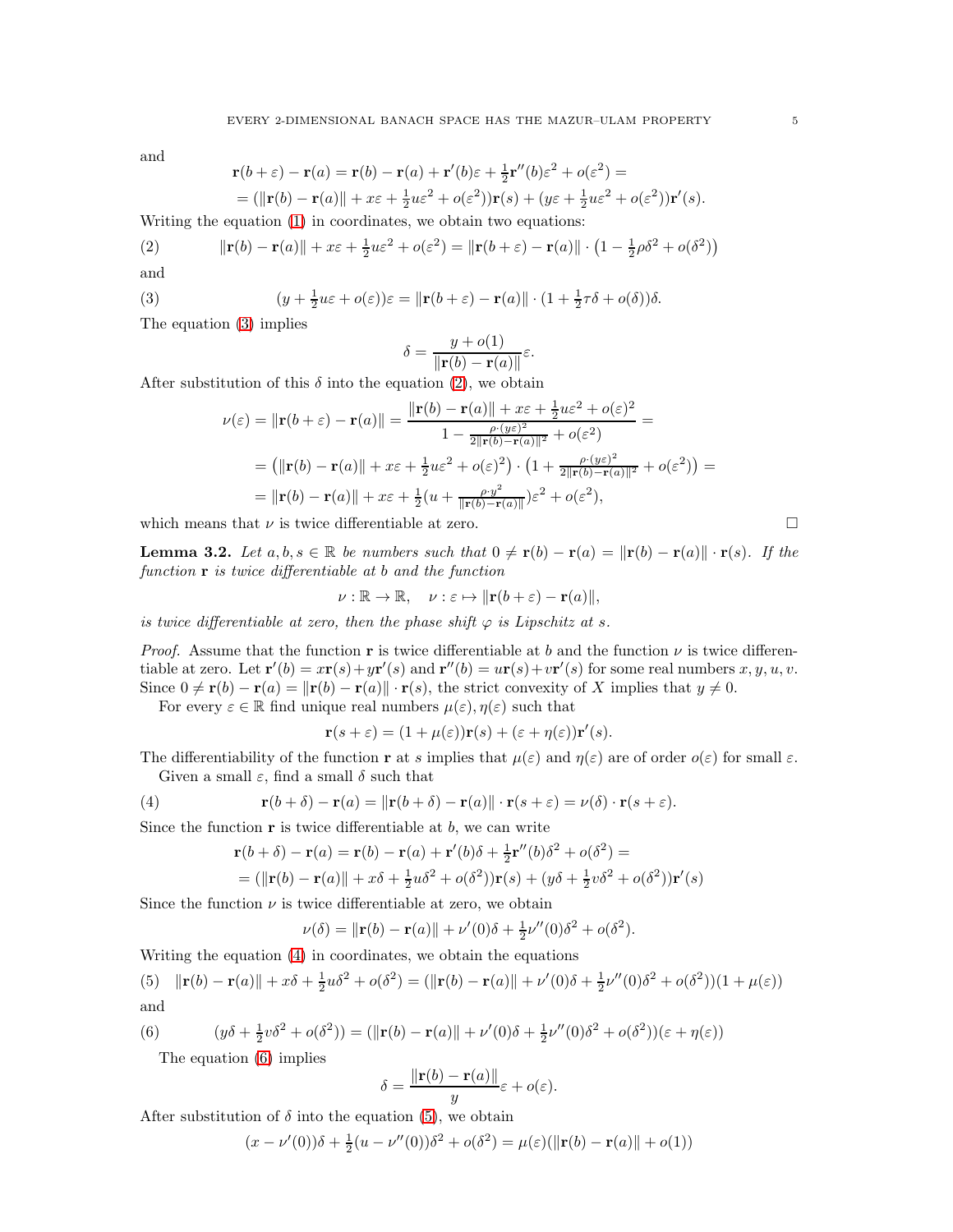Taking into account that  $\mu(\varepsilon) = o(\varepsilon)$ , we conclude that  $x - \nu'(0) = 0$  and hence

$$
\mu(\varepsilon) = \frac{(u - \nu''(0))\delta^2 + o(\delta^2)}{2\|\mathbf{r}(b) - \mathbf{r}(a)\| + o(1)} = \frac{(u - \nu''(0))\delta^2}{2\|\mathbf{r}(b) - \mathbf{r}(a)\|} + o(\delta^2) =
$$
  
= 
$$
\frac{(u - \nu''(0)) \cdot \|\mathbf{r}(b) - \mathbf{r}(a)\|}{2y^2} \varepsilon^2 + o(\varepsilon^2),
$$

which means that  $\mu$  is twice differentiable at zero and

$$
\mu''(0) = \frac{(u - \nu''(0)) \cdot ||\mathbf{r}(b) - \mathbf{r}(a)||}{y^2}.
$$

Write the vector  $\mathbf{r}'(\varphi(s))$  in the basis  $\mathbf{r}(s), \mathbf{r}'(s)$  as

$$
\mathbf{r}'(\varphi(s)) = -P(s) \cdot \mathbf{r}(s) + T(s) \cdot \mathbf{r}'(s)
$$

for some real numbers  $P(s)$ ,  $T(s)$  (called the *radial* and *tangential supercuravtures* at s, see [\[1,](#page-7-16) §7]). Since the vector  $\mathbf{r}'(\varphi(s))$  is not collinear to  $\mathbf{r}(\varphi(s)) = \mathbf{r}'(s)$ , the radial supercurvature  $P(s)$  is not equal to zero.

Since the function **r** is  $C^1$ -smooth, for small  $\varepsilon$  we have the equality

$$
\mu(\varepsilon)\mathbf{r}(s) + (\varepsilon + \eta(\varepsilon)\mathbf{r}'(s) = \mathbf{r}(s + \varepsilon) - \mathbf{r}(s) = \int_0^{\varepsilon} \mathbf{r}'(s + u) du = \int_0^{\varepsilon} \mathbf{r}(\varphi(s + u)) du =
$$
  
\n
$$
= \mathbf{r}(\varphi(s)) \cdot \varepsilon + \int_0^{\varepsilon} (\mathbf{r}(\varphi(s + u)) - \mathbf{r}(\varphi(s)) du = \mathbf{r}'(s) \cdot \varepsilon + \int_0^{\varepsilon} \int_{\varphi(s)}^{\varphi(s + u)} \mathbf{r}'(t) dt du =
$$
  
\n
$$
= \mathbf{r}'(s) \cdot \varepsilon + \int_0^{\varepsilon} \int_{\varphi(s)}^{\varphi(s + u)} (\mathbf{r}'(\varphi(s)) + o(1)) dt du =
$$
  
\n
$$
= \mathbf{r}'(s) \cdot \varepsilon + (\mathbf{r}'(\varphi(s)) + o(1)) \int_0^{\varepsilon} (\varphi(s + u) - \varphi(s)) du =
$$
  
\n
$$
= \mathbf{r}'(s) \cdot \varepsilon + (-P(s)\mathbf{r}(s) + T(s)\mathbf{r}'(s) + o(1)) \int_0^{\varepsilon} (\varphi(s + u) - \varphi(s)) du
$$

and hence

$$
\frac{1}{2}\mu''(0)\varepsilon^2 + o(\varepsilon^2) = \mu(\varepsilon) = (-P(s) + o(1))\int_0^\varepsilon (\varphi(s+u) - \varphi(s))du.
$$

Thaking into account that the function  $\varphi$  is monotone, we obtain

$$
\left|\varphi(s+\varepsilon)-\varphi(s)\right|\cdot|\varepsilon| \le \left|\int_{\varepsilon}^{2\varepsilon} (\varphi(s+u)-\varphi(s))du\right| \le \left|\int_{0}^{2\varepsilon} (\varphi(s+u)-\varphi(s))du\right| = \left|\frac{\mu''(0)+o(1)}{2\cdot P(s)}\right|(2\varepsilon)^2,
$$
\nwhich means that  $\varphi$  is Linschitz at s.

which means that  $\varphi$  is Lipschitz at s.

<span id="page-5-0"></span>**Lemma 3.3.** If the function  $\varphi$  is not Lipschitz at a point  $s \in \mathbb{R}$ , then the direction  $\mathbf{r}(s) \in S_X$  is special.

*Proof.* Let  $f : S_X \to S_Y$  be a bijective isometry of  $S_X$  onto the unit sphere  $S_Y$  of an arbitrary Banach space Y. It is clear that the Banach space Y is 2-dimensional. Theorems [1.4](#page-0-2) and [1.5](#page-1-2) imply that the Banach space Y is strictly convex and smooth. By Corollary [2.7,](#page-2-5) the composition  $\mathbf{r}_Y = f \circ \mathbf{r} : \mathbb{R} \to S_Y$  is a natural parameterization of the sphere  $S_Y$ .

Let  $\theta : S_X \to S_X$  be the map assigning to each  $x \in S_X$  the unique point  $\theta(x) \in S_X$  such that  $\{x,\theta(x)\}=S_X\cap(x+\mathbb{R}\cdot\mathbf{r}(s)).$  The strict convexity of X implies that the map  $\theta$  is well-defined and continuous. Since  $\theta \circ \theta$  is the identity map of  $S_X$ , the map  $\theta$  is a homeomorphism of the sphere  $S_X$ . The definition of  $\theta$  ensures that  $x - \theta(x) \in {\|x - \theta(x)\| \cdot \mathbf{r}(s), -\|x - \theta(x)\| \cdot \mathbf{r}(s)}$  for every  $x \in S_X$ .

Let

$$
P = \{ x \in S_X : 0 \neq x - \theta(x) = ||x - \theta(x)|| \cdot \mathbf{r}(s) \}.
$$

Then  $S_X = P \cup \{x \in S_X : \theta(x) = x\} \cup (-P)$ . Observe that  $\theta(\mathbf{r}(s)) = -\mathbf{r}(s)$  and hence  $\mathbf{r}(s) \in P$ .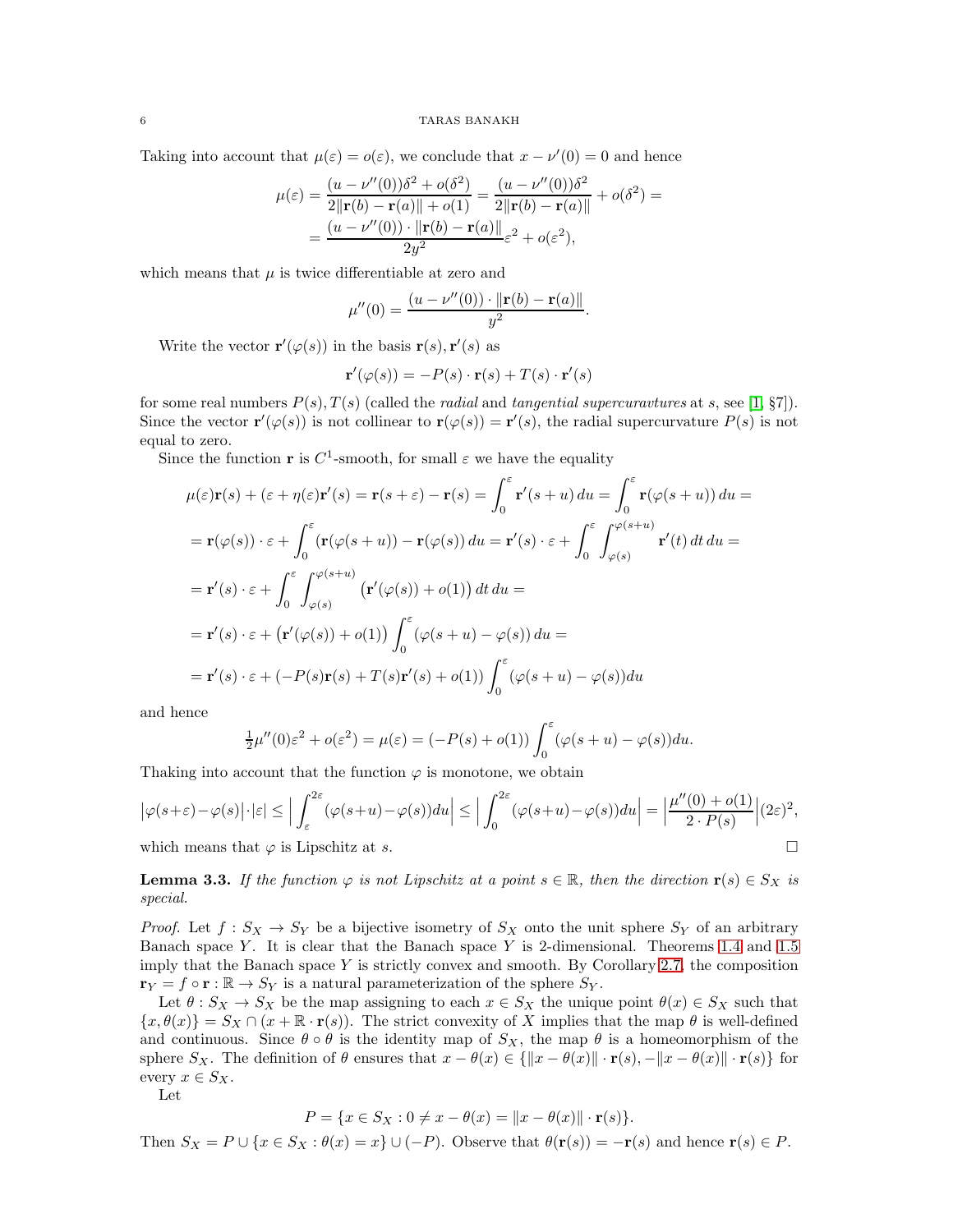Find a real number  $a \in \mathbb{R}$  such that  $\{r(a), r(a+L)\} = \{x \in S_X : \theta(x) = x\}, r((a, a+L)) = P$ , and  $a < s < a + L$ . Then  $\mathbf{r} \upharpoonright_{(a-L,a)}$  is a homeomorphism of the open interval  $(a-L, a)$  onto the open half-sphere  $-P$ .

The  $C^1$ -smoothness of the function **r** implies the  $C^1$ -smoothness of the function

$$
\Theta = (\mathbf{r}|_{(a-L,a)})^{-1} \circ \theta \circ \mathbf{r}|_{(a,a+L)} : (a,a+L) \to (a,a-L).
$$

Since  $\theta(\mathbf{r}(s)) = -\mathbf{r}(s) = \mathbf{r}(s - L)$ , we have  $\Theta(s) = s - L$ .

Now consider the continuous map

$$
\phi: (a, a+L) \to Y, \ \phi: t \mapsto f \circ \mathbf{r}(t) - f \circ \theta \circ \mathbf{r}(t).
$$

Claim 3.4. The map  $\phi$  is  $C^1$ -smooth.

*Proof.* The function  $\mathbf{r}_Y = f \circ \mathbf{r}$  is  $C^1$ -smooth, being a natural parameterization of the sphere  $S_Y$ of the smooth Banach space Y .

Now take any  $t \in (a, a + L)$  and observe that  $\mathbf{r}(t) \in P$ ,  $\theta(\mathbf{r}(t)) \in -P$  and hence  $\Theta(t)$  $(\mathbf{r}\vert_{(a-L,a)})^{-1} \circ \theta \circ \mathbf{r}(t)$  is well-defined. Since

$$
f \circ \theta \circ \mathbf{r}(t) = f \circ \mathbf{r} \circ (\mathbf{r}\upharpoonright_{(a-L,a)})^{-1} \circ \theta \circ \mathbf{r}(t) = \mathbf{r}_Y \circ \Theta(t),
$$

the function  $f \circ \theta \circ \mathbf{r}$  is is continuously differentiable at t (by the  $C^1$ -smoothness of the functions  $\Theta$  and  $\mathbf{r}_Y$ ).

The smoothness of the sphere  $S_Y$  implies the continuous differentiability of the norm  $\|\cdot\| : Y \to$ R on the set  $Y \setminus \{0\}$ . Then the function

$$
\Phi: (a, a+L) \to S_Y, \quad \Phi: t \mapsto \frac{\phi(t)}{\|\phi(t)\|},
$$

is  $C^1$ -smooth. By Lemma [2.13,](#page-3-2)

$$
\phi(s) = f(\mathbf{r}(s)) - f(\theta(\mathbf{r}(s))) = f(\mathbf{r}(s)) - f(-\mathbf{r}(s)) = f(\mathbf{r}(s)) - (-f(\mathbf{r}(s))) = 2 \cdot f(\mathbf{r}(s))
$$

and hence  $\Phi(s) = f(\mathbf{r}(s))$ . Assuming that the function  $\Phi$  is not constant, we can find a point  $c \in (a, a + L)$  such that  $\Phi$  is continuously differentiable at c and the derivative  $\Phi'(c)$  is not zero. Then  $\Phi$  is a diffeomorphism of some neighborhood  $U_c \subseteq (a, a + L)$  onto its image  $\Phi(U_c) \subseteq S_Y$ .

By Lemma [2.11,](#page-3-3) the sets  $\ddot{\Omega}_r$  and  $\ddot{\Omega}_{rY}$  are Lebesgue co-null. Since diffeomorphisms preserve Lebesgue co-null sets, the set  $U_c \cap \ddot{\Omega}_r \cap \ddot{\Omega}_{r_Y} \cap \Phi^{-1}(r_Y(\ddot{\Omega}_{r_Y}))$  is Lebesgue co-null in  $U_c$  and hence contains some point b. Let  $a = \Theta(b)$  and observe that  $\mathbf{r}(b) - \mathbf{r}(a) = \mathbf{r}(b) - \theta(\mathbf{r}(b)) = ||\mathbf{r}(b) - \mathbf{r}(a)||$  $\mathbf{r}(s)$ . Since  $\Phi(b) \in \mathbf{r}_Y(\ddot{\Omega}_{\mathbf{r}_Y})$ , there exists a real number  $y \in \ddot{\Omega}_{\mathbf{r}_Y}$  such that  $\Phi(b) = \mathbf{r}_Y(y)$ .

Since  $b \in \ddot{\Omega}_r$  and  $\varphi$  is not Lipschitz at s, the function

$$
\nu : \mathbb{R} \to \mathbb{R}, \quad \nu : \varepsilon \mapsto \|\mathbf{r}(b+\varepsilon) - \mathbf{r}(a)\|
$$

is not twice differentiable at zero according to Lemma [3.2.](#page-4-5)

On the other hand, we have

$$
\mathbf{r}_Y(b) - \mathbf{r}_Y(a) = f(\mathbf{r}(b)) - f(\mathbf{r}(a)) = f(\mathbf{r}(b)) - f(\theta(\mathbf{r}(b))) =
$$
  
=  $\Phi(b) \cdot ||f(\mathbf{r}(b)) - f(\theta(\mathbf{r}(b))|| = \mathbf{r}_Y(y) \cdot ||\mathbf{r}_Y(b) - \mathbf{r}_Y(a)||$ 

and for every  $\varepsilon$ 

$$
\nu(\varepsilon) = \|\mathbf{r}(b+\varepsilon) - \mathbf{r}(a)\| = \|f \circ \mathbf{r}(b+\varepsilon) - f \circ \mathbf{r}(a)\| = \|\mathbf{r}_Y(b+\varepsilon) - \mathbf{r}_Y(a)\|.
$$

Since  $b, y \in \ddot{\Omega}_{\mathbf{r}_Y}$ , the function

$$
\nu : \mathbb{R} \to \mathbb{R}, \quad \nu_Y : \varepsilon \mapsto \|\mathbf{r}_Y(b+s) - \mathbf{r}_Y(a)\| = \|\mathbf{r}(b+\varepsilon) - \mathbf{r}(a)\|,
$$

is twice differentiable at zero by Lemma [3.1.](#page-3-4) This contradiction shows that the function  $\Phi$ :  $(a, a + L) \to S_Y$  is constant with  $f(\mathbf{r}(s)) \in \Phi((a, a + L)) = \{f(\mathbf{r}(s))\}$  and hence the direction  $\mathbf{r}(s) \in S_X$  is special.